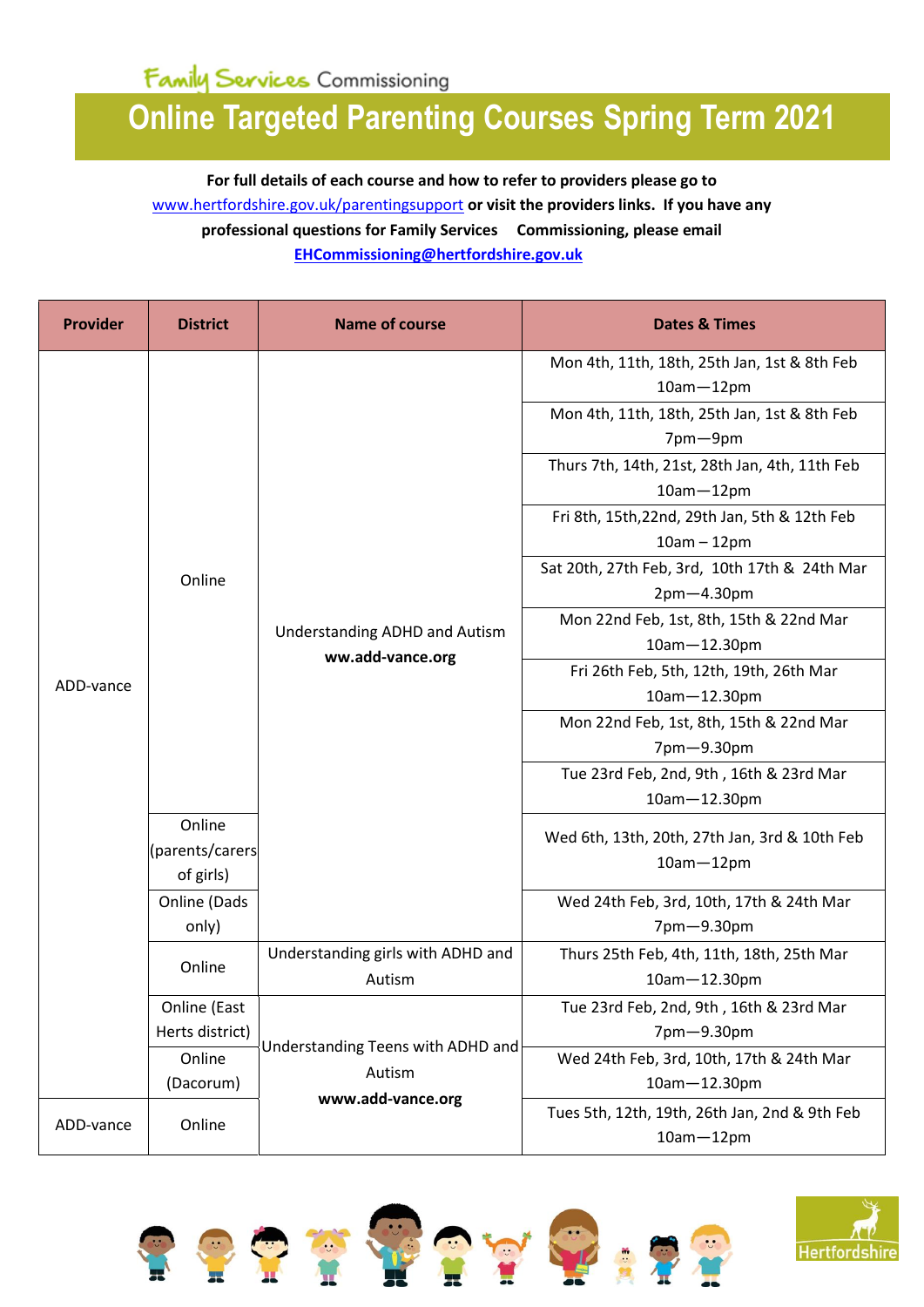## **Online Targeted Parenting Courses Spring Term 2021**

**For full details of each course and how to refer to providers please go to**  [www.hertfordshire.gov.uk/parentingsupport](https://www.hertfordshire.gov.uk/services/Schools-and-education/Childcare-and-advice-for-parents/Parents-and-family-support/Parents-and-family-support.aspx) **or visit the providers links. If you have any professional questions for Family Services Commissioning, please email [EHCommissioning@hertfordshire.gov.uk](mailto:EHCommissioning@hertfordshire.gov.uk)**

| ADD-vance                              | Online (North<br>Herts district) |                                                                                           | Tues 5th, 12th, 19th, 26th Jan, 2nd & 9th Feb<br>7pm-9pm                                                                                                                                                                                 |
|----------------------------------------|----------------------------------|-------------------------------------------------------------------------------------------|------------------------------------------------------------------------------------------------------------------------------------------------------------------------------------------------------------------------------------------|
| Families<br><b>Feeling Safe</b>        | Broxbourne                       | Protective Behaviours for Dads and<br>Male Carers                                         | Tues 5th Jan 7.30pm-9pm, 12th, 19th, 26th Jan,<br>2nd & 9th Feb 8pm-9pm,                                                                                                                                                                 |
| <b>Families</b><br><b>Feeling Safe</b> | Hertsmere                        | enquiries@familiesfeelingsafe.co.uk                                                       | Thurs 7th Jan 7.30pm-9pm, 14th, 21st, 28th Jan,<br>4th & 11th Feb 8pm-9pm                                                                                                                                                                |
| <b>Families</b><br><b>Feeling Safe</b> |                                  |                                                                                           |                                                                                                                                                                                                                                          |
| Families<br><b>Feeling Safe</b>        | Countywide                       | Protective Behaviours for Mums,<br>Dads and Carers                                        | Wed 6th Jan 7.30-9pm, 13th, 20th, 27th Jan, 3rd<br>& 10th Feb 8pm-9pm                                                                                                                                                                    |
| Families in<br>Focus                   | Hatfield                         | Handling Anger in Your Child with<br><b>SEND</b><br>$(5 - 11$ yrs)                        | Dates to be confirmed, for more information,<br>please contact www.familiesinfocus.co.uk                                                                                                                                                 |
| Families in<br>Focus                   | Hemel<br>Hempstead               | Handling Anger in Your Family (5-<br>11yrs                                                | Dates to be confirmed, for more information,<br>please contact www.familiesinfocus.co.uk                                                                                                                                                 |
| <b>HACRO</b>                           | Watford                          | <b>Caring Dads</b>                                                                        | Dates to be confirmed, for more information please<br>contact www.hacro.org.uk                                                                                                                                                           |
| <b>Natural Flair</b>                   | Online                           | Natural Steps to Stronger, Safer<br>Families<br>www.natural-flair.com                     | Mon 25th Jan, 1st, 8th, 15th, Feb, 1st, 8th Mar<br>7pm-9pm<br>Thurs 28th Jan, 4th, 11th, 18th Feb, 4th, 11th Mar<br>Tues 2nd, 9th, 16th Feb, 2nd, 9th, 16th Mar<br>Wed 3rd, 10th, 17th Feb, 3rd, 10th, 17th Mar<br>$9.30$ am $-11.30$ am |
| <b>Natural Flair</b>                   | Online                           | The Secrets of Parenting Teens and<br><b>Building Resilience</b><br>www.natural-flair.com | Wed 27th Jan, 3rd, 10th, 17th Feb, 3rd, 10th Mar<br>Mon 1st, 8th, 15th Feb, 1st, 8th 15th Mar<br>Thurs 4th, 11th, 18th Feb, 4th, 11th, 18th Mar<br>7pm-9pm                                                                               |
| Supporting<br>Links                    | Online                           | <b>Talking Families</b><br>www.supportinglinks.co.uk                                      | Tues 5th, 12th, 19th, 26th Jan, 2nd, 9th Feb<br>8pm-9.15pm<br>Wed 6th, 13th, 20th, 27th Jan, 3rd, 10th Feb<br>$10am - 11.15am$                                                                                                           |